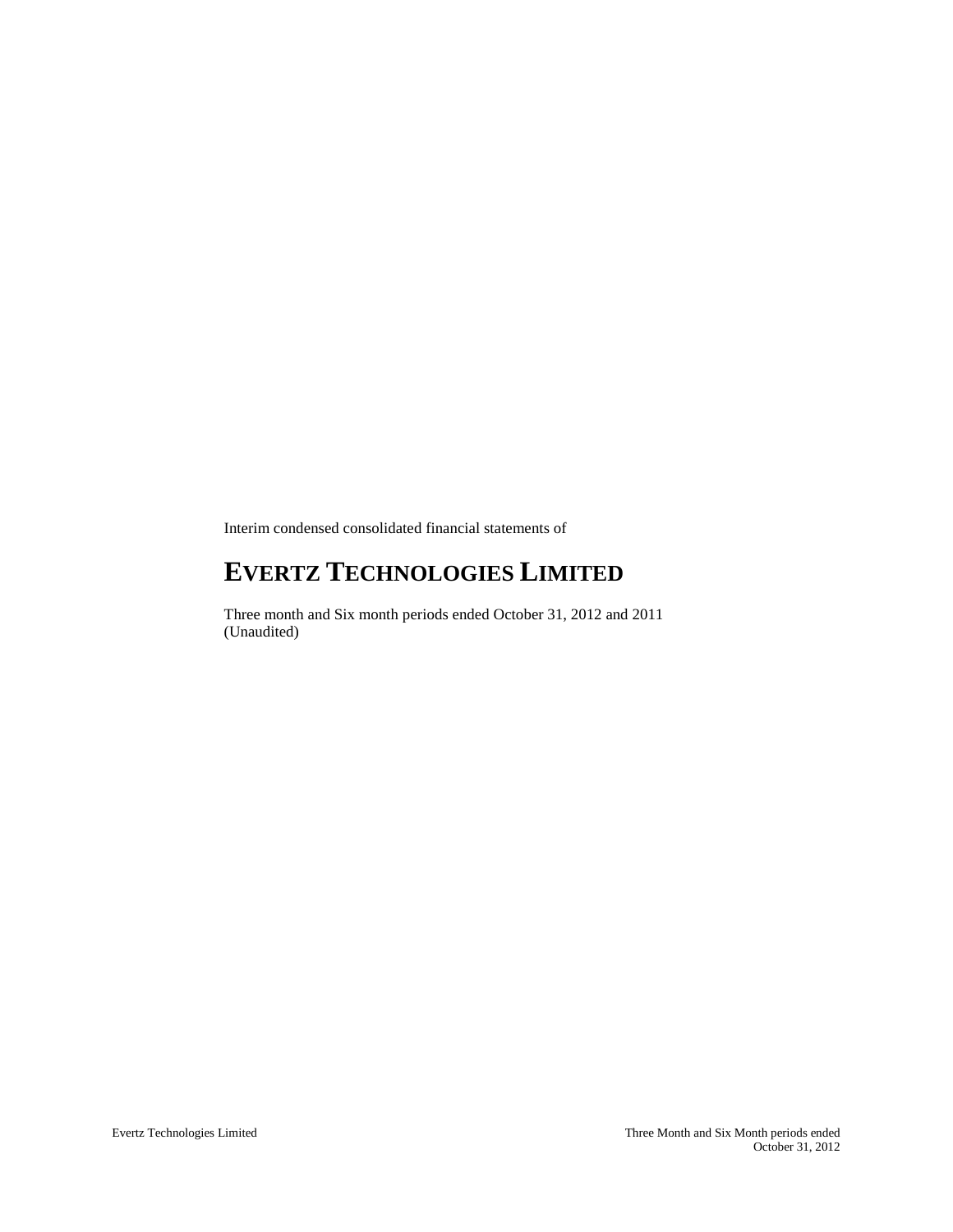# **MANAGEMENT REPORT**

The management of Evertz Technologies Limited (the "Company") is responsible for the preparation of the accompanying interim condensed consolidated financial statements. The interim condensed consolidated financial statements have been prepared in accordance with International Financial Reporting Standards and are considered by management to present fairly the consolidated financial position, operating results and cash flows of the Company.

These interim condensed consolidated financial statements have not been reviewed by the auditor. These interim condensed consolidated financial statements are unaudited and include all adjustments, consisting of normal and recurring items, that management considers necessary for the fair presentation of the consolidated financial position, results of operations and cash flows.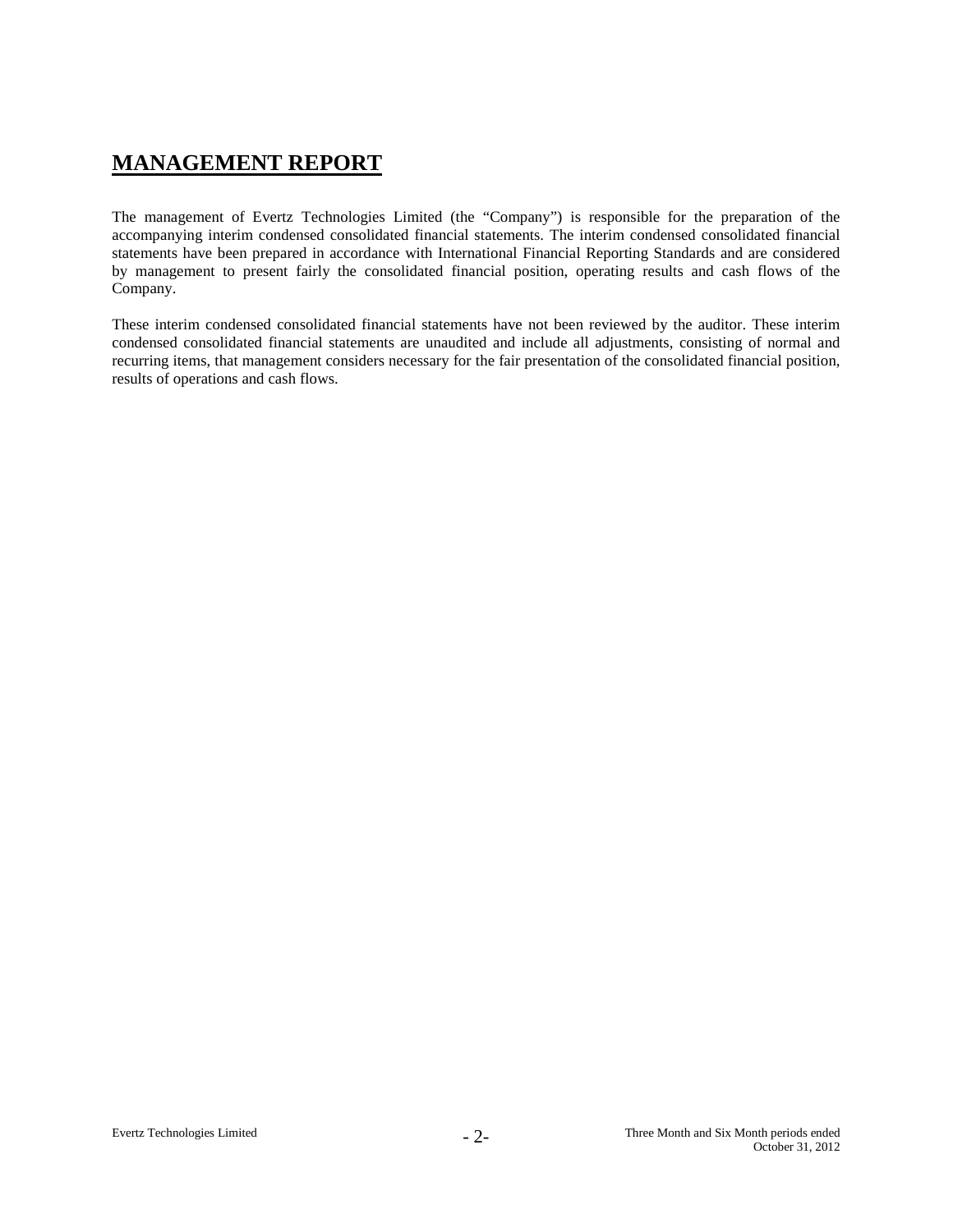Index to Financial Statements (Unaudited)

Interim Condensed Consolidated Financial Statements Three month and Six month periods ended October 31, 2012 and 2011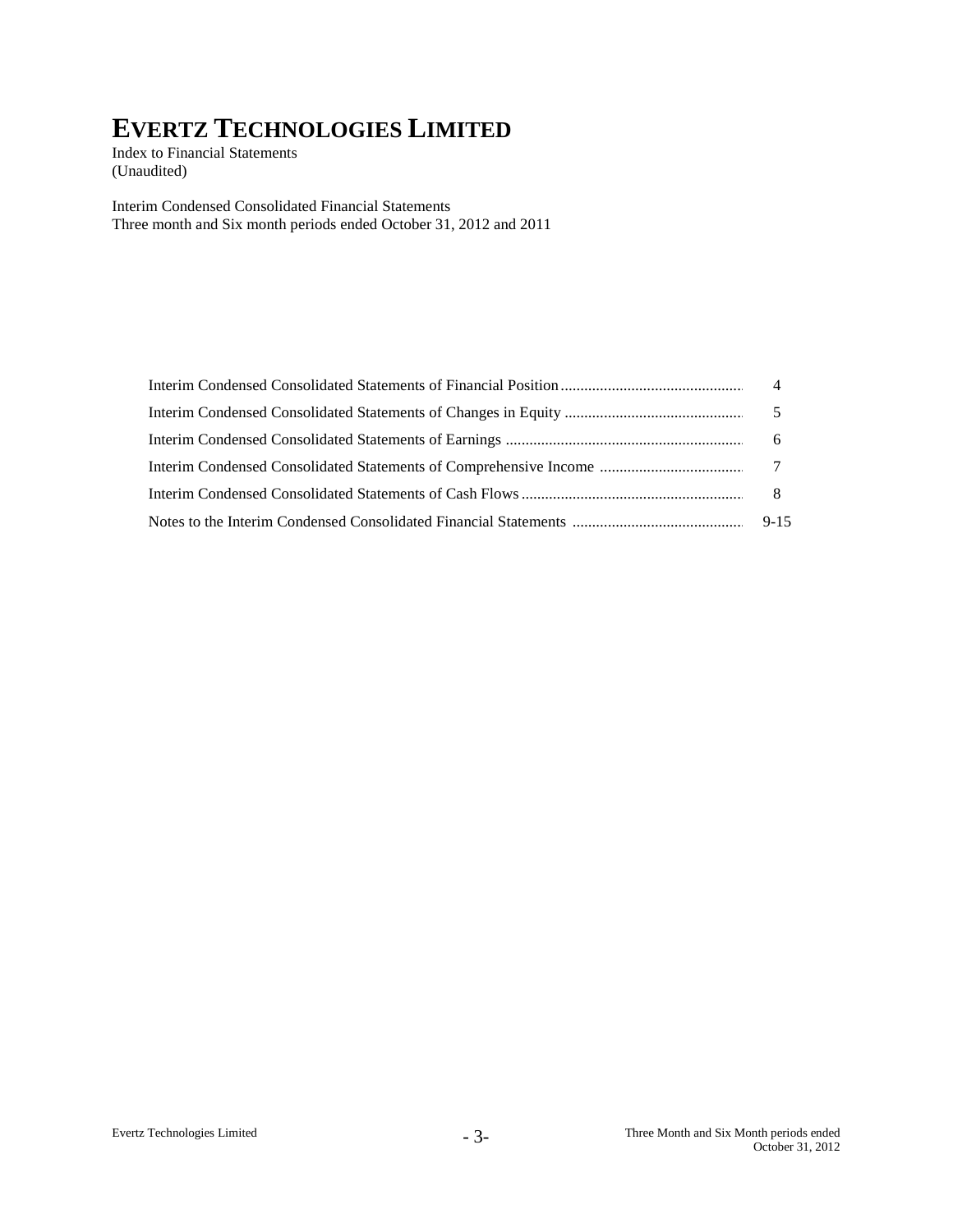Interim Condensed Consolidated Statements of Financial Position (Unaudited)

As at October 31, 2012 and April 30, 2012 (In thousands of Canadian dollars)

|                                           |      | October 31, |    |                   |
|-------------------------------------------|------|-------------|----|-------------------|
|                                           |      | 2012        |    | April 30,<br>2012 |
| <b>Assets</b>                             |      |             |    |                   |
| Current assets                            |      |             |    |                   |
| Cash and cash equivalents                 | \$   | 203,265     | \$ | 173,665           |
| Instruments held for trading              |      | 12,077      |    | 12,004            |
| Trade and other receivables               |      | 56,793      |    | 61,806            |
| Inventories                               |      | 107,927     |    | 109,211           |
| Income tax receivable                     |      | 2,770       |    | 11,695            |
|                                           | \$   | 382,832     | \$ | 368,381           |
| Assets held for sale (note 12)            | \$   | 3,781       | \$ | 3,781             |
| Property, plant and equipment (note 3)    | \$   | 41,828      | \$ | 41,190            |
| Goodwill                                  |      | 17,518      |    | 17,507            |
| Intangible assets                         |      | 755         |    | 1,005             |
|                                           | \$   | 446,714     | \$ | 431,864           |
|                                           |      |             |    |                   |
| <b>Liabilities</b>                        |      |             |    |                   |
| Trade and other payables                  | \$   | 25,381      | \$ | 37,034            |
| Provisions (note 5)                       |      | 1,064       |    | 809               |
| Deferred revenue                          |      | 6,709       |    | 4,460             |
| Current portion of long term debt         |      | 397         |    | 401               |
|                                           | \$   | 33,551      | \$ | 42,704            |
| Long term debt                            | \$   | 1,667       | \$ | 1,875             |
| Deferred taxes                            |      | 7,929       |    | 7,331             |
|                                           | \$   | 43,147      | \$ | 51,910            |
| <b>Equity</b>                             |      |             |    |                   |
| Capital stock (note 4)                    | \$   | 72,179      | \$ | 67,458            |
| Share based payment reserve               |      | 13,656      |    | 14,320            |
| Accumulated other comprehensive loss      |      | (406)       |    | (906)             |
| Retained earnings                         |      | 316,646     |    | 297,545           |
|                                           | \$   | 316,240     | \$ | 296,639           |
| Total equity attributable to shareholders |      | 402,075     |    | 378,417           |
| Non-controlling interest                  |      | 1,492       |    | 1,537             |
|                                           |      | 403,567     |    | 379,954           |
|                                           | $\$$ | 446,714     | \$ | 431,864           |

See accompanying notes to the interim condensed consolidated financial statements.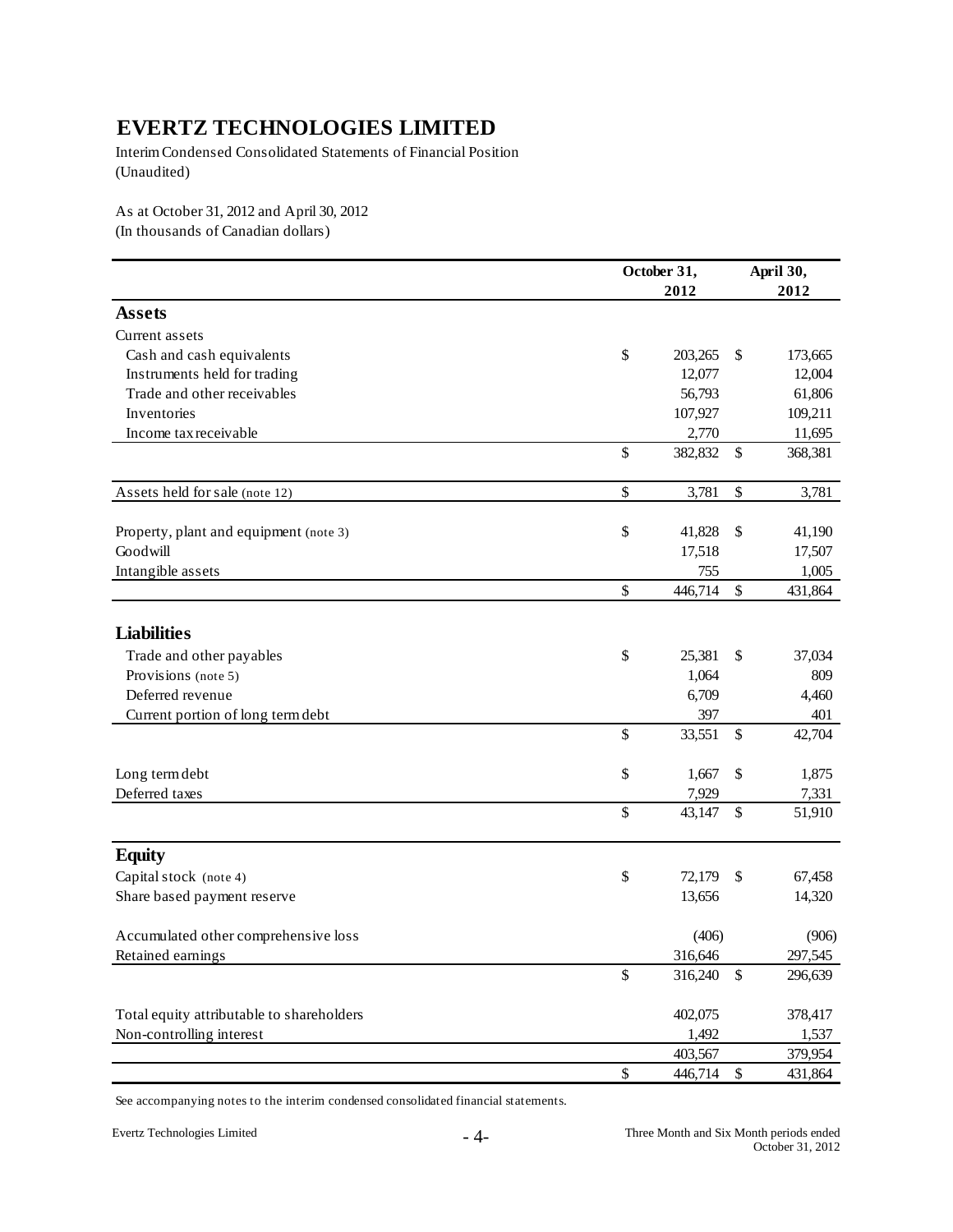Interim Condensed Consolidated Statements of Changes in Equity (Unaudited)

Six month period ended October 31, 2012 and 2011 (In thousands of Canadian dollars)

|                                              |                                |                    |                          |               | Accumulated   |                    |           |               | Total           |               |             |               |           |
|----------------------------------------------|--------------------------------|--------------------|--------------------------|---------------|---------------|--------------------|-----------|---------------|-----------------|---------------|-------------|---------------|-----------|
|                                              |                                |                    | Share-based              |               | other         |                    |           |               | equity          |               | Non-        |               |           |
|                                              | Capital                        |                    | payment                  |               | comprehensive |                    | Retained  |               | attributable to |               | controlling |               | Total     |
|                                              | stock                          |                    | reserve                  |               | (loss) income |                    | earnings  |               | shareholders    |               | interest    |               | Equity    |
| Balance at April 30, 2011                    | \$58,882                       | \$                 | 13,762                   | \$            | 440           |                    | \$299,125 |               | 372,209         | \$            | 1,550       |               | \$373,759 |
| Net earnings for the period                  |                                |                    |                          |               | ÷             |                    | 33,523    |               | 33,523          |               | 198         | $\mathcal{S}$ | 33,721    |
| Foreign currency translation                 |                                |                    |                          |               |               |                    |           |               |                 |               |             |               |           |
| adjustment                                   |                                |                    |                          |               | 118           |                    |           |               | 118             |               | (47)        |               | 71        |
| Total comprehensive income for the period    | \$<br>$\overline{\phantom{a}}$ | \$                 | $\frac{1}{2}$            | \$            | 118           | \$                 | 33,523    | \$            | 33,641          | \$            | 151         | $\mathcal{S}$ | 33,792    |
| Dividends declared                           |                                |                    |                          |               |               |                    | (17, 820) |               | (17, 820)       |               | (400)       |               | (18,220)  |
| Compensation expense related                 |                                |                    |                          |               |               |                    |           |               |                 |               |             |               |           |
| to stock options                             |                                |                    | 1,424                    |               |               |                    |           |               | 1,424           |               |             |               | 1,424     |
| Exercise of employee stock options           | 5,428                          |                    |                          |               |               |                    |           |               | 5,428           |               |             |               | 5,428     |
| Transfer of stock option exercise            | 1,531                          |                    | (1,531)                  |               |               |                    |           |               |                 |               |             |               |           |
| Repurchase of common shares                  | (1,464)                        |                    |                          |               |               |                    | (21,918)  |               | (23, 382)       |               |             |               | (23, 382) |
| <b>Balance at October 31, 2011</b>           | \$64,377                       | \$                 | 13,655                   | \$            | 558           |                    | \$292,910 | \$            | 371,500         | \$            | 1,301       |               | \$372,801 |
|                                              |                                |                    |                          |               |               |                    |           |               |                 |               |             |               |           |
| Net earnings for the period                  |                                |                    |                          |               |               |                    | 26,017    |               | 26,017          |               | 218         | \$            | 26,235    |
| Foreign currency translation                 |                                |                    |                          |               |               |                    |           |               |                 |               |             |               |           |
| adjustment                                   |                                |                    |                          |               | (1,464)       |                    |           |               | (1,464)         |               | 18          |               | (1,446)   |
| Total comprehensive income for the period    | \$<br>$\sim$                   | \$                 | $\overline{\phantom{a}}$ | \$            | (1,464)       | $\mathcal{S}$      | 26,017    | $\mathsf{\$}$ | 24,553          | \$            | 236         | $\mathbf{s}$  | 24,789    |
| Dividends declared                           |                                |                    |                          |               |               |                    | (19,042)  |               | (19,042)        |               |             |               | (19,042)  |
| Compensation expense related                 |                                |                    |                          |               |               |                    |           |               |                 |               |             |               |           |
| to stock options                             |                                |                    | 1,740                    |               |               |                    |           |               | 1,740           |               |             |               | 1,740     |
| Exercise of employee stock options           | 2,160                          |                    |                          |               |               |                    |           |               | 2,160           |               |             |               | 2,160     |
| Transfer of stock option exercise            | 1,075                          |                    | (1,075)                  |               |               |                    |           |               |                 |               |             |               |           |
| Repurchase of common shares                  | (154)                          |                    |                          |               |               |                    | (2,340)   |               | (2, 494)        |               |             |               | (2, 494)  |
| Balance at April 30, 2012                    | \$67,458                       | \$                 | 14,320                   | \$            | (906)         |                    | \$297,545 | \$            | 378,417         | \$            | 1,537       |               | \$379,954 |
|                                              |                                |                    |                          |               |               |                    |           |               |                 |               |             |               |           |
| Net earnings for the period                  |                                |                    |                          |               |               |                    | 43,496    |               | 43,496          |               | 355         |               | 43,851    |
| Foreign currency translation                 |                                |                    |                          |               |               |                    |           |               |                 |               |             |               |           |
| adjustment                                   |                                |                    |                          |               | 500           |                    |           |               | 500             |               |             |               | 500       |
| Total comprehensive income for the period \$ | $\sim$                         | $\mathbf{\hat{S}}$ | $\mathbf{r}$             | \$            | 500           | $\mathbf{\hat{S}}$ | 43,496    | $\mathsf{\$}$ | 43.996          | $\mathcal{S}$ | 355         | $\mathcal{S}$ | 44,351    |
| Dividends declared                           |                                |                    |                          |               |               |                    | (20, 485) |               | (20, 485)       |               | (400)       |               | (20, 885) |
| Compensation expense related                 |                                |                    |                          |               |               |                    |           |               |                 |               |             |               |           |
| to stock options                             |                                |                    | 1,470                    |               |               |                    |           |               | 1,470           |               |             |               | 1,470     |
| Exercise of employee stock options           | 2,877                          |                    |                          |               |               |                    |           |               | 2,877           |               |             |               | 2,877     |
| Transfer of stock option exercise            | 2,134                          |                    | (2,134)                  |               |               |                    |           |               |                 |               |             |               |           |
| Repurchase of common shares                  | (290)                          |                    |                          |               |               |                    | (3,910)   |               | (4,200)         |               |             |               | (4,200)   |
| <b>Balance at October 31, 2012</b>           | \$72,179                       | \$                 | 13,656                   | $\mathbf{\$}$ | (406)         |                    | \$316,646 | \$            | 402,075         | \$            | 1,492       |               | \$403,567 |

See accompanying notes to the interim condensed consolidated financial statements.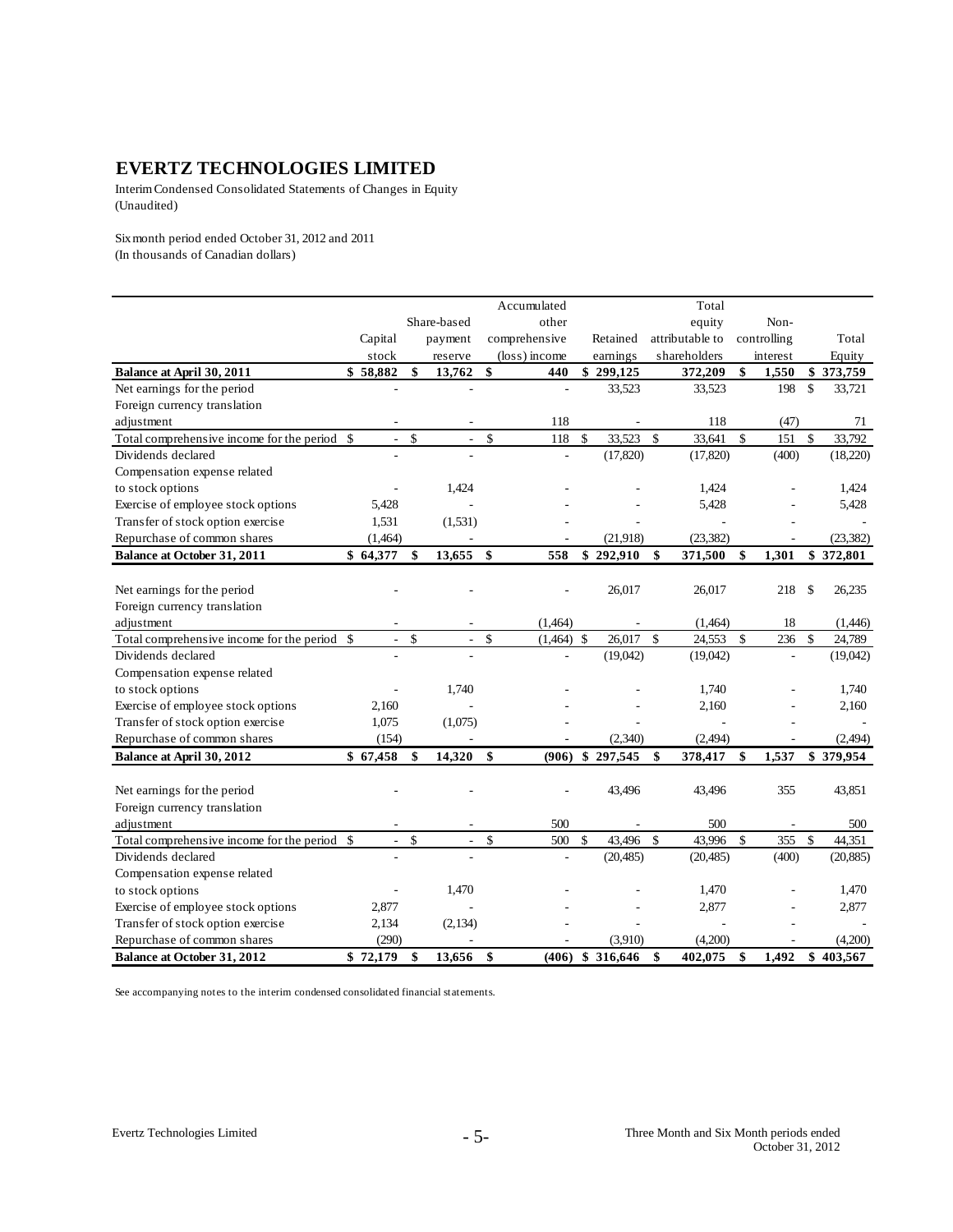Interim Condensed Consolidated Statements of Earnings (Unaudited)

Three month and six month periods ended October 31, 2012 and 2011 (In thousands of Canadian dollars, except per share amounts)

|                                                       | Three month period ended |              | Six month period ended |        |         |  |
|-------------------------------------------------------|--------------------------|--------------|------------------------|--------|---------|--|
|                                                       | October 31,              |              | October 31,<br>2012    |        |         |  |
|                                                       | 2012                     | 2011         |                        |        | 2011    |  |
|                                                       |                          |              |                        |        |         |  |
| Revenue                                               | \$<br>83,158             | \$<br>70,487 | \$<br>179,119          | \$     | 145,615 |  |
| Cost of goods sold                                    | 34,298                   | 30,111       | 74,604                 |        | 62,392  |  |
| Gross margin                                          | 48,860                   | 40,376       | 104,515                |        | 83,223  |  |
| Expenses                                              |                          |              |                        |        |         |  |
| Selling, administrative and general (note 6)          | 14,539                   | 13,528       | 28,356                 |        | 25,219  |  |
| Research and development                              | 12,612                   | 10,041       | 24,404                 |        | 20,360  |  |
| Investment tax credits                                | (2,864)                  | (2, 454)     | (6,050)                |        | (4,736) |  |
| Foreign exchange gain                                 | (1,321)                  | (2,722)      | (1,323)                |        | (3,065) |  |
|                                                       | 22,966                   | 18,393       | 45,387                 |        | 37,778  |  |
|                                                       | 25,894                   | 21,983       | 59,128                 |        | 45,445  |  |
| Finance income                                        | 428                      | 453          | 877                    |        | 876     |  |
| Finance costs                                         | (78)                     | (46)         | (166)                  |        | (97)    |  |
| Other income and expenses                             | (119)                    | (242)        | (4)                    |        | (225)   |  |
| Earnings before income taxes                          | 26,125                   | 22,148       | 59,835                 |        | 45,999  |  |
| Provision for (recovery of) income taxes              |                          |              |                        |        |         |  |
| Current                                               | 6,324                    | 6,126        | 15,312                 |        | 13,481  |  |
| Deferred                                              | 709                      | (75)         | 672                    |        | (1,203) |  |
|                                                       | 7,033                    | 6,051        | 15,984                 |        | 12,278  |  |
| Net earnings for the period                           | \$<br>19,092             | \$<br>16,097 | \$<br>43,851           | \$     | 33,721  |  |
| Net earnings attributable to non-controlling interest | 185                      | 101          | \$<br>355              |        | 198     |  |
| Net earnings attributable to shareholders             | 18,907                   | 15,996       | \$<br>43,496           |        | 33,523  |  |
| Net earnings for the period                           | \$<br>19,092             | \$<br>16,097 | \$<br>43,851           | $\$\,$ | 33,721  |  |
| Earnings per share (note 11)                          |                          |              |                        |        |         |  |
| Basic                                                 | \$<br>0.26               | \$<br>0.22   | \$<br>0.59             | \$     | 0.45    |  |
| Diluted                                               | \$<br>0.26               | \$<br>0.22   | \$<br>0.59             | \$     | 0.45    |  |

See accompanying notes to the interim condensed consolidated financial statements.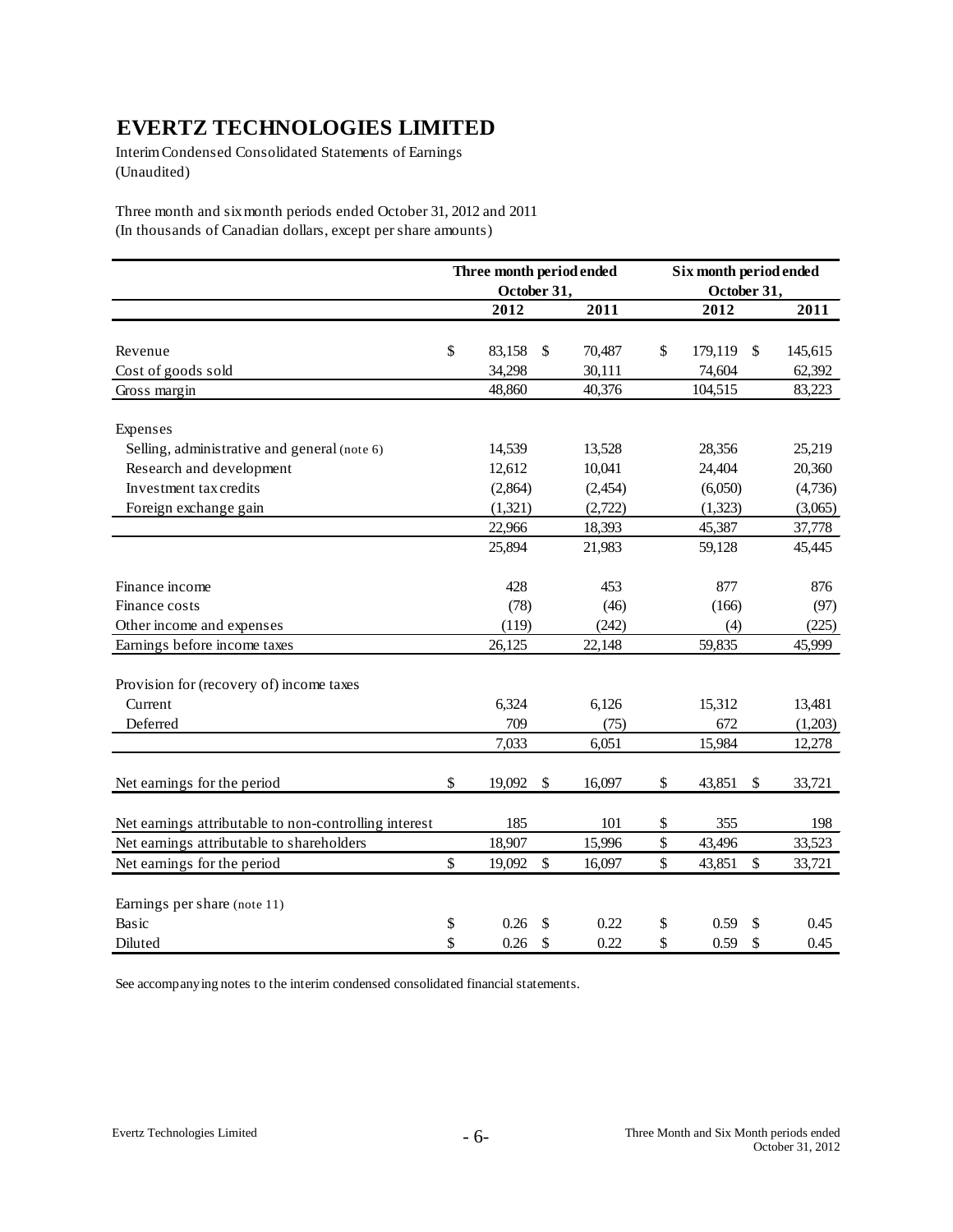Interim Condensed Consolidated Statements of Comprehensive Income (Unaudited)

Three month and six month periods ended October 31, 2012 and 2011 (In thousands of Canadian dollars)

|                                                                  | Three month period ended |          |        |    | Six month period ended |     |        |
|------------------------------------------------------------------|--------------------------|----------|--------|----|------------------------|-----|--------|
|                                                                  | October 31,              |          |        |    | October 31,            |     |        |
|                                                                  | 2012                     |          | 2011   |    | 2012                   |     | 2011   |
| Net earnings for the period                                      | \$<br>19,092             | <b>S</b> | 16,097 | \$ | 43,851                 | S   | 33,721 |
| Foreign currency translation adjustment                          | 879                      |          | 452    |    | 500                    |     |        |
|                                                                  |                          |          |        |    |                        |     |        |
| Comprehensive income                                             | \$<br>19.971             | \$.      | 16.549 | \$ | 44.351                 |     | 33,792 |
|                                                                  |                          |          |        |    |                        |     |        |
| Comprehensive income attributable to non-controlling interest \$ | 205                      | <b>S</b> | 137    | \$ | 355                    | \$. | 151    |
| Comprehensive income attributable to shareholders                | \$<br>19,766             |          | 16.412 | \$ | 43,996                 |     | 33,641 |
| Comprehensive income                                             | \$<br>19.971             |          | 16.549 | S  | 44.351                 |     | 33,792 |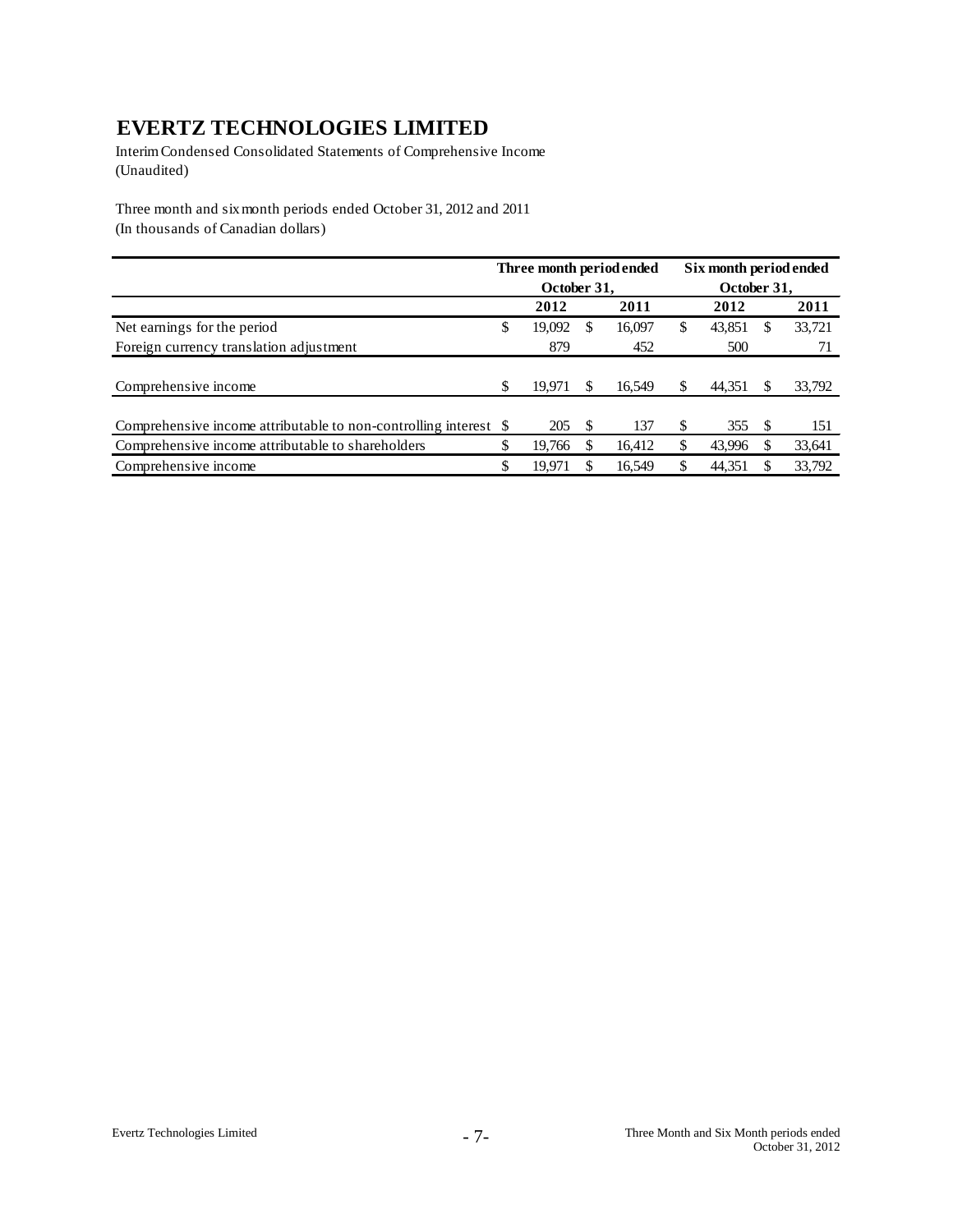Interim Condensed Consolidated Statements of Cash Flows (Unaudited)

Three month and six month periods ended October 31, 2012 and 2011 (In thousands of Canadian dollars)

|                                                                                             | Three month period ended<br>October 31, |    |           | Six month period ended<br>October 31, |    |                   |
|---------------------------------------------------------------------------------------------|-----------------------------------------|----|-----------|---------------------------------------|----|-------------------|
|                                                                                             | 2012                                    |    | 2011      | 2012                                  |    | 2011              |
| Operating activities                                                                        |                                         |    |           |                                       |    |                   |
| \$<br>Net earnings                                                                          | 19,092                                  | S  | 16,097    | \$<br>43,851                          | S  | 33,721            |
| Add: Items not involving cash                                                               |                                         |    |           |                                       |    |                   |
| Depreciation of property, plant and equipment                                               | 1,927                                   |    | 1,762     | 3,721                                 |    | 3,479             |
| Amortization of intangible assets                                                           | 88                                      |    | 309       | 251                                   |    | 616               |
| Gain on instruments held for trading                                                        | (37)                                    |    | (36)      | (73)                                  |    | (19)              |
| (Gain) loss on disposal of property, plant and equipment                                    | (12)                                    |    | 121       | (19)                                  |    | 104               |
| Share-based compensation                                                                    | 728                                     |    | 791       |                                       |    | 1,424             |
| Deferred income tax expense (recovery)                                                      | 726                                     |    | (75)      | 1,470<br>689                          |    | (1,203)           |
|                                                                                             | 22,512                                  |    | 18,969    | 49,890                                |    | 38,122            |
|                                                                                             | 23,918                                  |    | 3,298     | 6,072                                 |    |                   |
| Changes in non-cash working capital items (note 7)<br>Cash provided by operating activities | 46,430                                  |    | 22,267    | 55,962                                |    | (3,305)<br>34,817 |
|                                                                                             |                                         |    |           |                                       |    |                   |
| Investing activities                                                                        |                                         |    |           |                                       |    |                   |
| Proceeds from disposal of instruments held for trading                                      |                                         |    |           |                                       |    | 4,133             |
| Acquisition of property, plant and equipment                                                | (1,369)                                 |    | (3,447)   | (4,490)                               |    | (4,106)           |
| Proceeds from disposal of property, plant and equipment                                     | 24                                      |    | 179       | 54                                    |    | 196               |
| Cash (used in) provided by investing activities                                             | (1, 345)                                |    | (3,268)   | (4, 436)                              |    | 223               |
|                                                                                             |                                         |    |           |                                       |    |                   |
| Financing activities                                                                        |                                         |    |           |                                       |    |                   |
| Repayment of long term debt                                                                 | (96)                                    |    | (155)     | (186)                                 |    | (248)             |
| Dividends paid                                                                              | (10,243)                                |    | (8,816)   | (20, 485)                             |    | (17, 820)         |
| Dividends paid by subsidiaries to non-controlling interests                                 | (400)                                   |    |           | (400)                                 |    | (400)             |
| Capital stock repurchase                                                                    | (1,082)                                 |    | (3,701)   | (4,200)                               |    | (23, 382)         |
| Capital stock issued                                                                        | 829                                     |    | 176       | 2,877                                 |    | 5,428             |
| Cash used in financing activities                                                           | (10,992)                                |    | (12, 496) | (22, 394)                             |    | (36, 422)         |
| Effect of exchange rates on cash                                                            | (145)                                   |    | (208)     | 468                                   |    | (213)             |
| Increase in cash                                                                            | 33,948                                  |    | 6,295     | 29,600                                |    | (1,595)           |
| Cash beginning of period                                                                    | 169,317                                 |    | 167,945   | 173,665                               |    | 175,835           |
| \$<br>Cash end of period                                                                    | 203,265                                 | \$ | 174,240   | \$<br>203,265                         | \$ | 174,240           |

|                   | Three month period ended |       | Six month period ended |             |  |        |  |  |
|-------------------|--------------------------|-------|------------------------|-------------|--|--------|--|--|
|                   | October 31.              |       |                        | October 31, |  |        |  |  |
|                   | 2012                     | 2011  |                        | 2012        |  | 2011   |  |  |
| Interest paid     | 53                       | 46    |                        | 108         |  |        |  |  |
| Income taxes paid | 646                      | 5.251 | \$                     | 404         |  | 10,870 |  |  |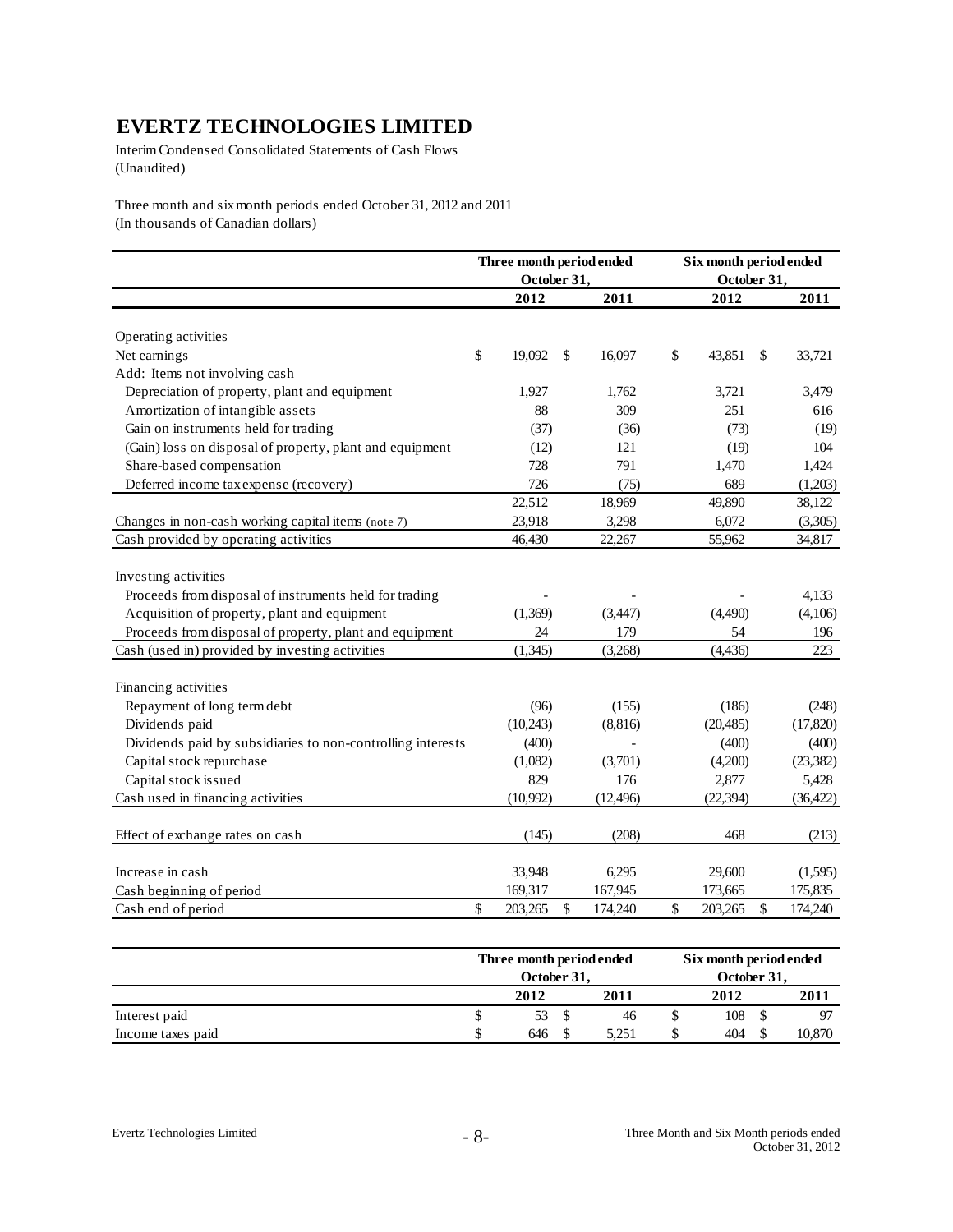# **NOTES TO INTERIM CONDENSED CONSOLIDATED FINANCIAL STATEMENTS** (Unaudited)

Three month and six month periods ended October 31, 2012 and 2011 (in thousands of Canadian dollars, except for "number of common shares" and "number of options")

Evertz Technologies Limited ("Evertz" or the "Company") is incorporated under the *Canada Business Corporations Act*. The Company is incorporated and domiciled in Canada and the registered head office is located at 5292 John Lucas Drive, Burlington, Ontario, Canada. The Company is a leading equipment provider to the television broadcast industry. The Company designs, manufactures and distributes video and audio infrastructure equipment for the production, post–production, broadcast and telecommunications markets.

# **1. STATEMENT OF COMPLIANCE**

These interim condensed consolidated financial statements have been prepared in accordance with International Financial Reporting Standards ("IFRS") as issued by the International Accounting Standards Board ("IASB") and under the IAS 34 "Interim Financial Reporting" using the same accounting policies as described in the Company's consolidated financial statements for the year ended April 30, 2012.

These interim condensed consolidated financial statements do not include all information and note disclosures required by the IASB for annual financial statements, and therefore; should be read in conjunction with the April 30, 2012 annual consolidated financial statements.

These interim condensed consolidated financial statements were authorized for issue by the Board of Directors on December 4, 2012.

### **2. SIGNIFICANT ACCOUNTING POLICIES**

#### **New and Revised IFRSs Issued but Not Yet Effective**

Following is a listing of amendments, revisions and new International Financial Reporting Standards issued but not yet effective. Unless otherwise indicated, earlier application is permitted.

#### *Financial Instruments*

IFRS 9 Financial instruments ("IFRS 9") was issued by the IASB on November 12, 2009 and will replace IAS 39 Financial Instruments: Recognition and Measurement ("IAS 39"). IFRS 9 introduces new requirements for the financial reporting of financial assets and financial liabilities. IFRS 9 is effective for annual periods beginning on or after January 1, 2015. The Company has not yet determined the impact of IFRS 9 on its financial statements.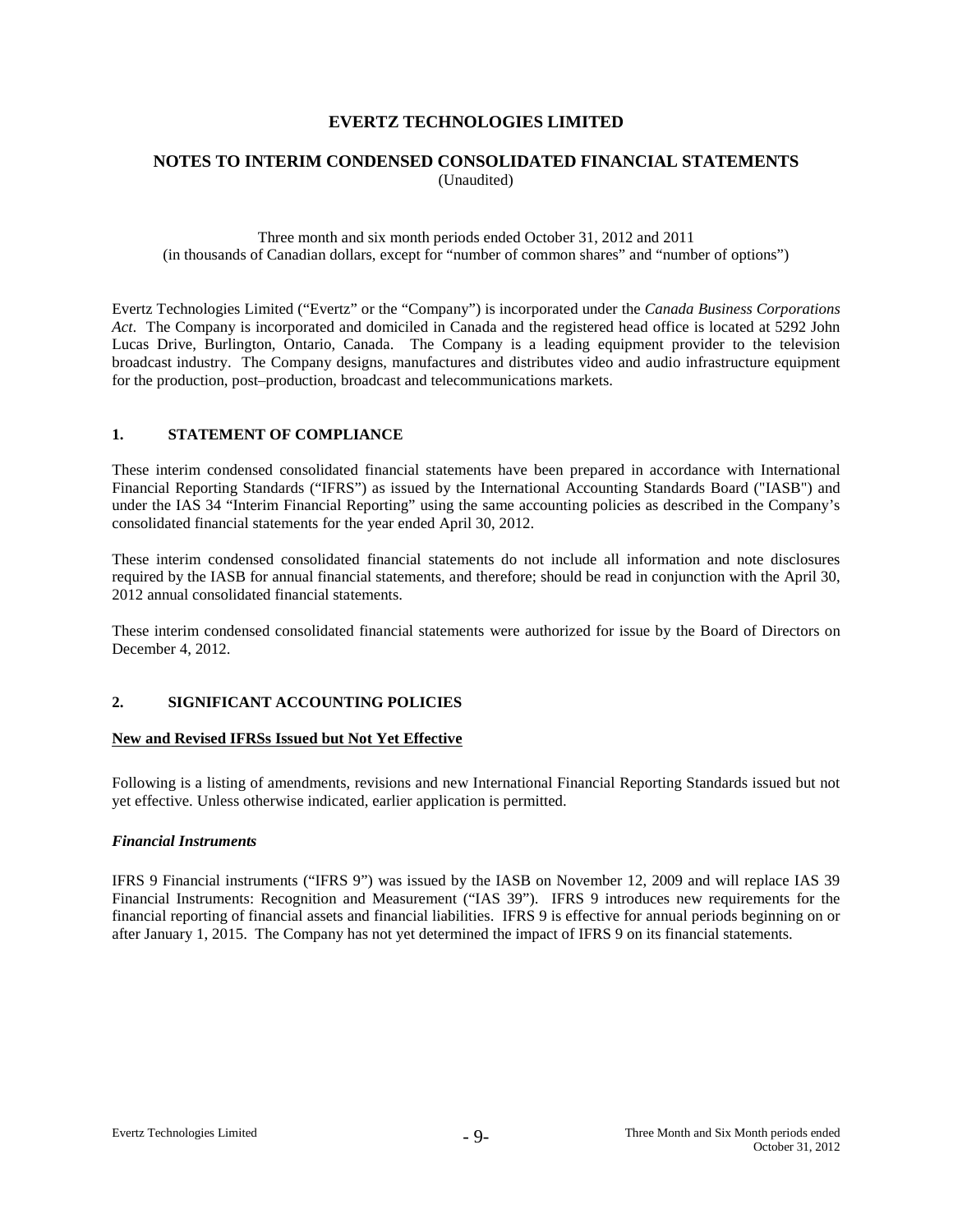*Note #2 continued …*

### *Consolidated Financial Statements*

IFRS 10, *Consolidated Financial Statements* ("IFRS 10") establishes principles for the presentation and preparation of consolidated financial statements when an entity controls one or more other entities. IFRS 10 replaces the consolidation requirements in SIC-12, *Consolidation – Special Purpose Entities* and IAS 27, *Consolidated and Separate Financial Statements.* IFRS 10 is effective for annual periods beginning on or after January 1, 2013. The Company has not yet determined the impact of IFRS 10 on its financial statements.

# *Disclosure of Interests in Other Entities*

IFRS 12, *Disclosure of Interests in Other Entities* ("IFRS 12") is a new and comprehensive standard on disclosure requirements for all forms of interests in other entities, including subsidiaries, joint arrangements, associates and unconsolidated structured entities. IFRS 12 is effective for annual periods beginning on or after January 1, 2013. The Company has not yet determined the impact of IFRS 12 on its financial statements.

### *Fair Value Measurements*

IFRS 13, *Fair Value Measurements* ("IFRS 13") provides new guidance on fair value measurement and disclosure requirements. IFRS 13 is effective for annual periods beginning on or after January 1, 2013. The Company has not yet determined the impact of IFRS 13 on its financial statements.

### *Presentation of Financial Statements*

Amendments to IAS 1, *Presentation of Financial Statements* ("IAS 1"), which are effective for annual periods beginning on or after July 1, 2012, are to be applied retroactively. The amendments require that an entity present separately the items of other comprehensive income that may be reclassified to profit or loss in the future from those that would never be reclassified to profit or loss. The Company has not yet determined the impact of the changes to IAS 1 on its financial statements.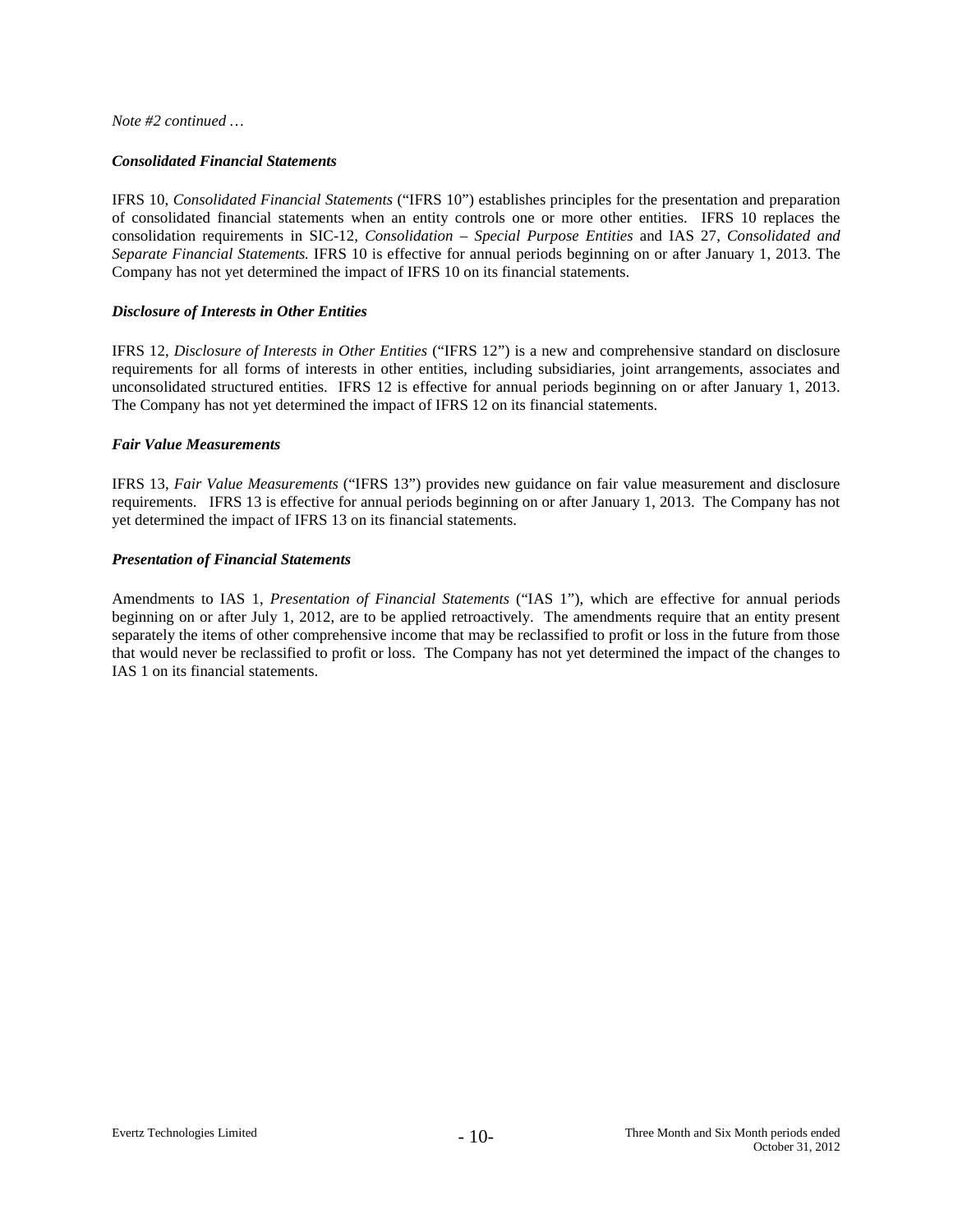# **3. PROPERTY, PLANT AND EQUIPMENT**

|                                    |    |        | October 31, 2012                   |    | April 30, 2012            |             |    |                                    |    |                    |
|------------------------------------|----|--------|------------------------------------|----|---------------------------|-------------|----|------------------------------------|----|--------------------|
|                                    |    | Cost   | <b>Accumulated</b><br>Amortization |    | Carrying<br><b>Amount</b> | Cost        |    | Accumulated<br><b>Amortization</b> |    | Carrying<br>Amount |
| Office furniture and equipment     | Φ  | 1,537  | \$<br>892                          | \$ | 645                       | \$<br>1.680 | \$ | 1,068                              | \$ | 612                |
| Research and development equipment |    | 14,335 | 7,308                              |    | 7,027                     | 10,952      |    | 6,365                              |    | 4,587              |
| Airplanes                          |    | 12,639 | 1.451                              |    | 11,188                    | 12,639      |    | 809                                |    | 11,830             |
| Machinery and equipment            |    | 40,439 | 26,303                             |    | 14,136                    | 40,507      |    | 25,481                             |    | 15,026             |
| Leaseholds                         |    | 3,654  | 2.410                              |    | 1,244                     | 3,598       |    | 2,225                              |    | 1,373              |
| Land                               |    | 1,638  | -                                  |    | 1,638                     | 1,448       |    | $\overline{\phantom{a}}$           |    | 1,448              |
| <b>Buildings</b>                   |    | 7.394  | 1.444                              |    | 5,950                     | 7,610       |    | 1.296                              |    | 6,314              |
|                                    | \$ | 81,636 | \$<br>39.808                       | \$ | 41,828                    | 78.434      | \$ | 37.244                             | \$ | 41.190             |

# **4. CAPITAL STOCK**

Authorized capital stock consists of: Unlimited number of preferred shares Unlimited number of common shares

|                                              | Number of            | Amount |
|----------------------------------------------|----------------------|--------|
|                                              | <b>Common Shares</b> |        |
| Balance as at April 30, 2012                 | 73,225,786           | 67,458 |
| Issued on exercise of stock options          | 261,700              | 2,877  |
| Cancelled pursuant to NCIB                   | (314,500)            | (290)  |
| Transferred from share based payment reserve |                      | 2,134  |
| Balance as at October 31, 2012               | 73,172,986           | 72,179 |

#### *Normal Course Issuer Bid*

In July 2012, the Company filed a Normal Course Issuer Bid (NCIB) with the TSX to repurchase, at the Company's discretion, until July 16, 2013 up to 3,656,824 outstanding common shares on the open market or as otherwise permitted, subject to normal terms and limitations of such bids. During the first six months of fiscal 2013 in combination with a prior NCIB that expired in June 2012, the Company purchased and cancelled 314,500 common shares at a weighted average price of \$13.32 per share under the NCIB.

### *Dividends Per Share*

During the quarter \$0.14 in dividends per share were declared.

### **5. PROVISIONS**

|                                | Warranty $\&$ |         |  | Lease/Retirement   |       |
|--------------------------------|---------------|---------|--|--------------------|-------|
|                                |               | Returns |  | <b>Obligations</b> | Total |
| Balance as at April 30, 2012   |               | 762     |  |                    | 809   |
| Additions                      |               | 253     |  |                    | 253   |
| Foreign exchange differences   |               |         |  |                    |       |
| Balance as at October 31, 2012 |               | 1.017   |  |                    | 1.064 |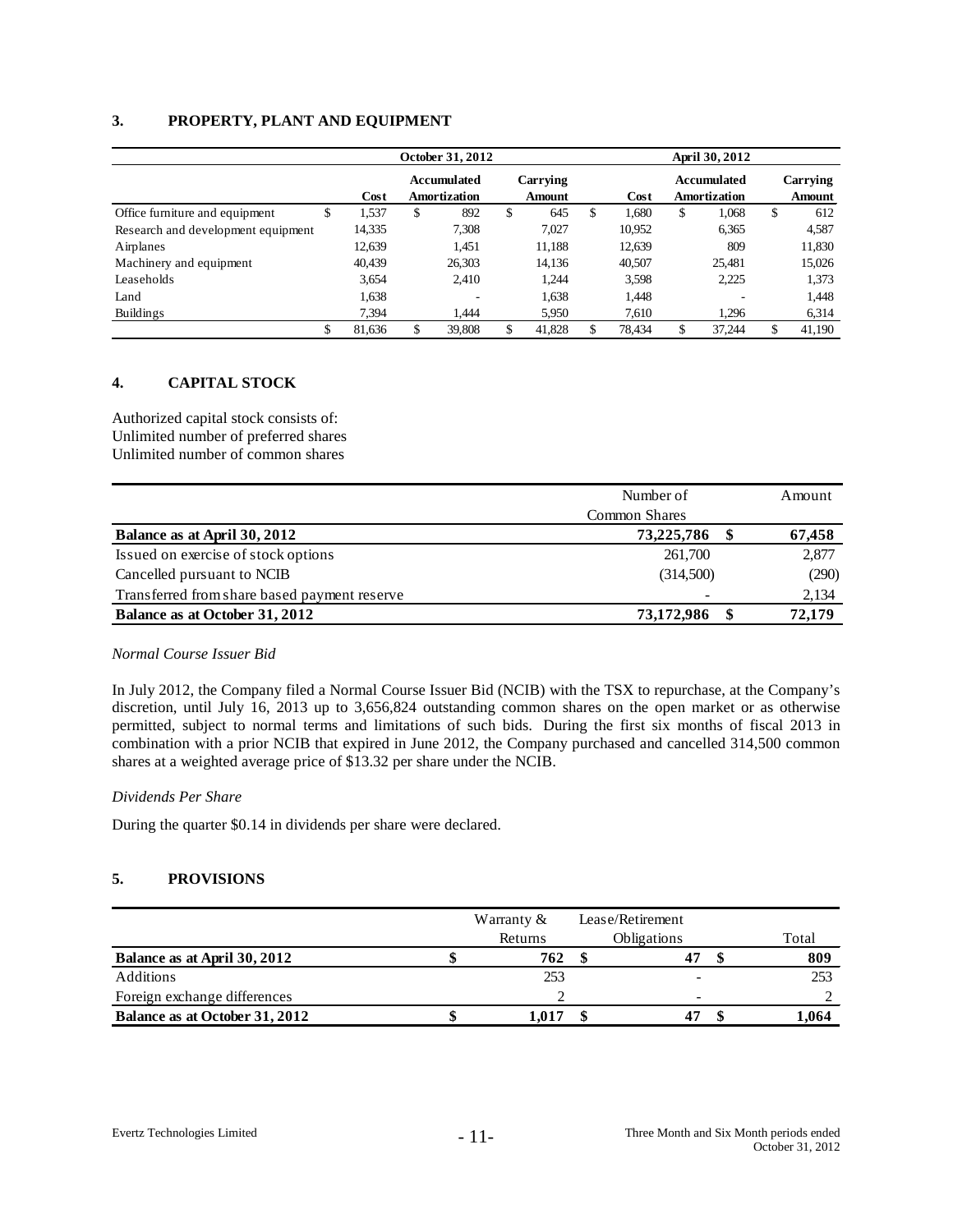# **6. SELLING, ADMINISTRATIVE AND GENERAL EXPENSES**

|                                               | Three month period ended<br>October 31, |      | Six month period ended<br>October 31, |      |        |    |        |  |
|-----------------------------------------------|-----------------------------------------|------|---------------------------------------|------|--------|----|--------|--|
|                                               | 2012                                    | 2012 |                                       | 2011 |        |    |        |  |
| Selling and administrative                    | \$<br>13.090                            | -S   | 11,739                                | \$   | 25.459 | \$ | 22,121 |  |
| Share-based compensation (note 8)             | 729                                     |      | 791                                   |      | 1.470  |    | 1,424  |  |
| Depreciation of property, plant and equipment |                                         |      |                                       |      |        |    |        |  |
| (non-production)                              | 631                                     |      | 689                                   |      | 1.176  |    | 1,058  |  |
| Amortization of intangibles                   | 89                                      |      | 309                                   |      | 251    |    | 616    |  |
|                                               | \$<br>14.539                            | S    | 13.528                                | \$   | 28.356 |    | 25.219 |  |

# **7. STATEMENT OF CASH FLOWS**

#### **Changes in non**–**cash working capital items**

|                                       | Three month period ended |               |         |    |               | Six month period ended |
|---------------------------------------|--------------------------|---------------|---------|----|---------------|------------------------|
|                                       | October 31,              |               |         |    | October 31,   |                        |
|                                       | 2012                     |               | 2011    |    | 2012          | 2011                   |
| Trade and other receivables           | \$<br>18,692             | <sup>\$</sup> | 7.514   | \$ | 4,958<br>- \$ | (4,975)                |
| Inventories                           | (1,588)                  |               | 1,450   |    | 1,113         | 2,339                  |
| Income taxes receivable               | 2,981                    |               | (977)   |    | 8.927         | (1,555)                |
| Trade payable and accrued liabilities | 2,709                    |               | (5,362) |    | (11, 430)     | (1,783)                |
| Deferred revenue                      | 1,122                    |               | 662     |    | 2,249         | 2,660                  |
| Provisions                            |                          |               | 11      |    | 255           | Q                      |
|                                       | \$<br>23.918             | S             | 3.298   | \$ | 6.072         | (3,305)                |

# **8. SHARE BASED PAYMENTS**

The Company established, in June 2006, a stock option plan to attract, retain, motivate and compensate employees, officers and eligible directors who are integral to the growth and success of the Company. A number of shares equal to 10% of the Company's outstanding common shares are to be reserved for issuance under the stock option plan.

The Board of Directors administers the stock option plan and will determine the terms of any options granted. The exercise price of an option is to be set by the Board of Directors at the time of grant but shall not be lower than the market price as defined in the option plan at the time of grant. The term of the option cannot exceed 10 years. Stock options currently granted normally fully vest and expire by the end of the fifth year. The terms for all options prior to June 2006 were set by the Board of Directors at the grant date.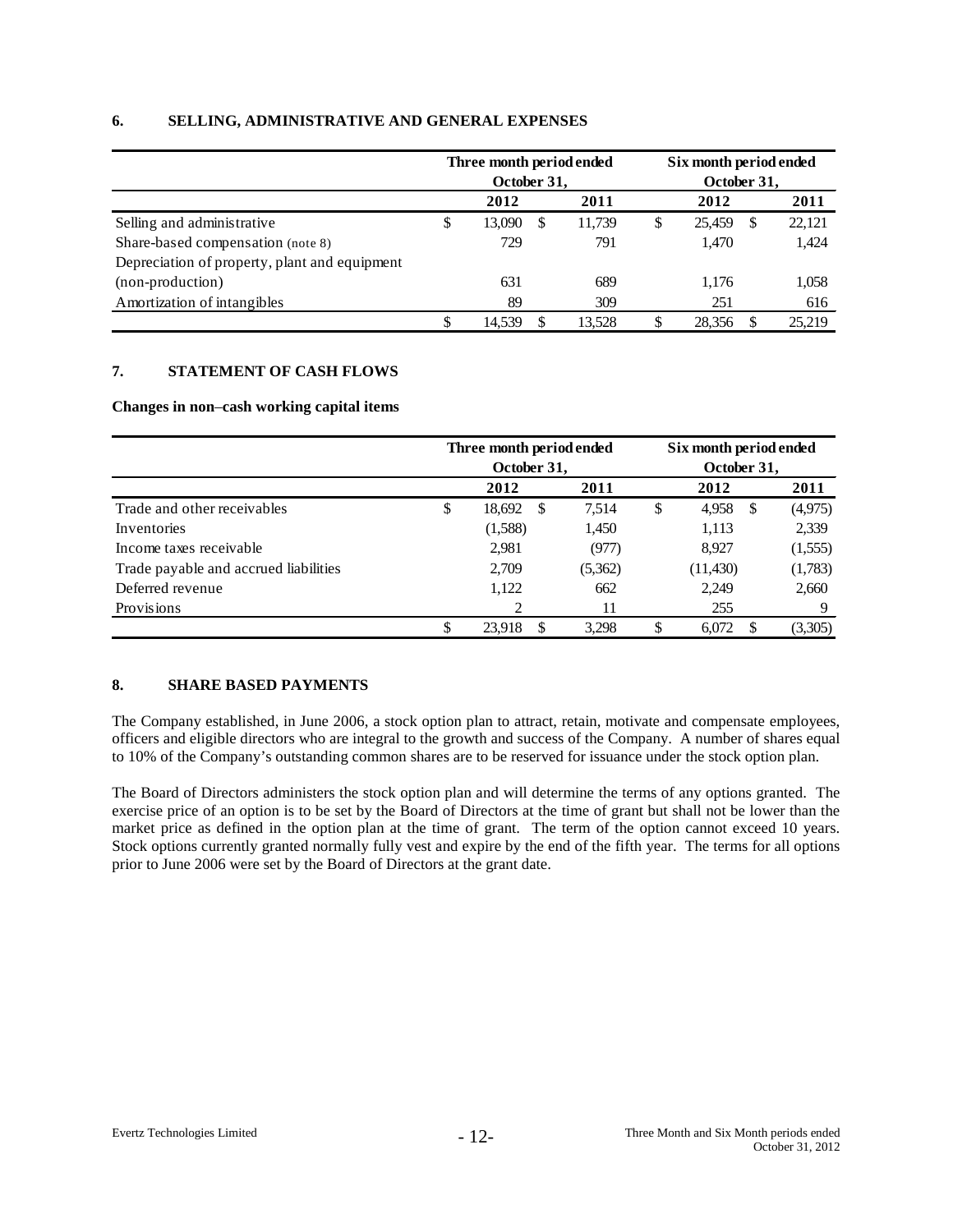### *Note #8 continued …*

The changes in the number of outstanding share options are as follows:

|                                | Number of | Weighted              |
|--------------------------------|-----------|-----------------------|
|                                | Options   | Average               |
|                                |           | <b>Exercise Price</b> |
| Balance as at April 30, 2012   | 4,678,300 | 12.60                 |
| Granted                        | 597,500   | 13.90                 |
| Exercised                      | (261,700) | 10.99                 |
| Cancelled                      | (75,500)  | 12.05                 |
| Expired                        | (187,000) | 17.81                 |
| Balance as at October 31, 2012 | 4,751,600 | 12.66                 |

Stock options outstanding as at October 31, 2012 are:

| <b>Exercise Price</b> | <b>Weighted Average</b> |       | Number of      | <b>Weighted Average</b> | Number of          | <b>Weighted Average</b> |                            |
|-----------------------|-------------------------|-------|----------------|-------------------------|--------------------|-------------------------|----------------------------|
|                       | <b>Exercise Price</b>   |       | Outstanding    | Remaining               | <b>Options</b>     |                         | <b>Exercise Price of</b>   |
|                       |                         |       | <b>Options</b> | <b>Contractual Life</b> | <b>Exercisable</b> |                         | <b>Exercisable Options</b> |
| $$9.93 - $11.00$      | \$                      | 10.93 | 860,100        | 0.5                     | 631,000            | S                       | 10.94                      |
| $$11.17 - $16.12$     | \$                      | 12.68 | 3,661,500      | 3.5                     | 286,000            | \$                      | 13.92                      |
| $$17.88 - $19.34$     | \$                      | 18.38 | 220,000        | 1.4                     | 136,000            | \$                      | 18.10                      |
| \$29.58               |                         | 29.58 | 10.000         | 0.3                     | 8.000              | \$                      | 29.58                      |
| Totals                |                         | 12.66 | 4.751.600      | 2.9                     | 1.061.000          | S                       | 12.81                      |

### **Compensation expense**

The share–based compensation expense that has been charged against earnings over the six month period is \$1,470 (2011 - \$1,424). Compensation expense on grants during the period was calculated using the Black–Scholes option pricing model with the following weighted average assumptions:

|                                                   | October 31, | October 31, |
|---------------------------------------------------|-------------|-------------|
|                                                   | 2012        | 2011        |
| Risk-free interest rate                           | 1.26%       | 1.41%       |
| Dividend yield                                    | 4.03%       | 4.02%       |
| Expected life                                     | 5 years     | 5 years     |
| Expected volatility                               | 44%         | 40%         |
| Weighted average grant-date fair value:           |             |             |
| Where the exercise price equaled the market price | \$3.83      | \$2.99      |

Expected volatility is based on a combination of historical share price volatility over the past 5 years of the company. Share-based compensation expense was calculated using a weighted average forfeiture rate of 18% (2011  $-18%$ ).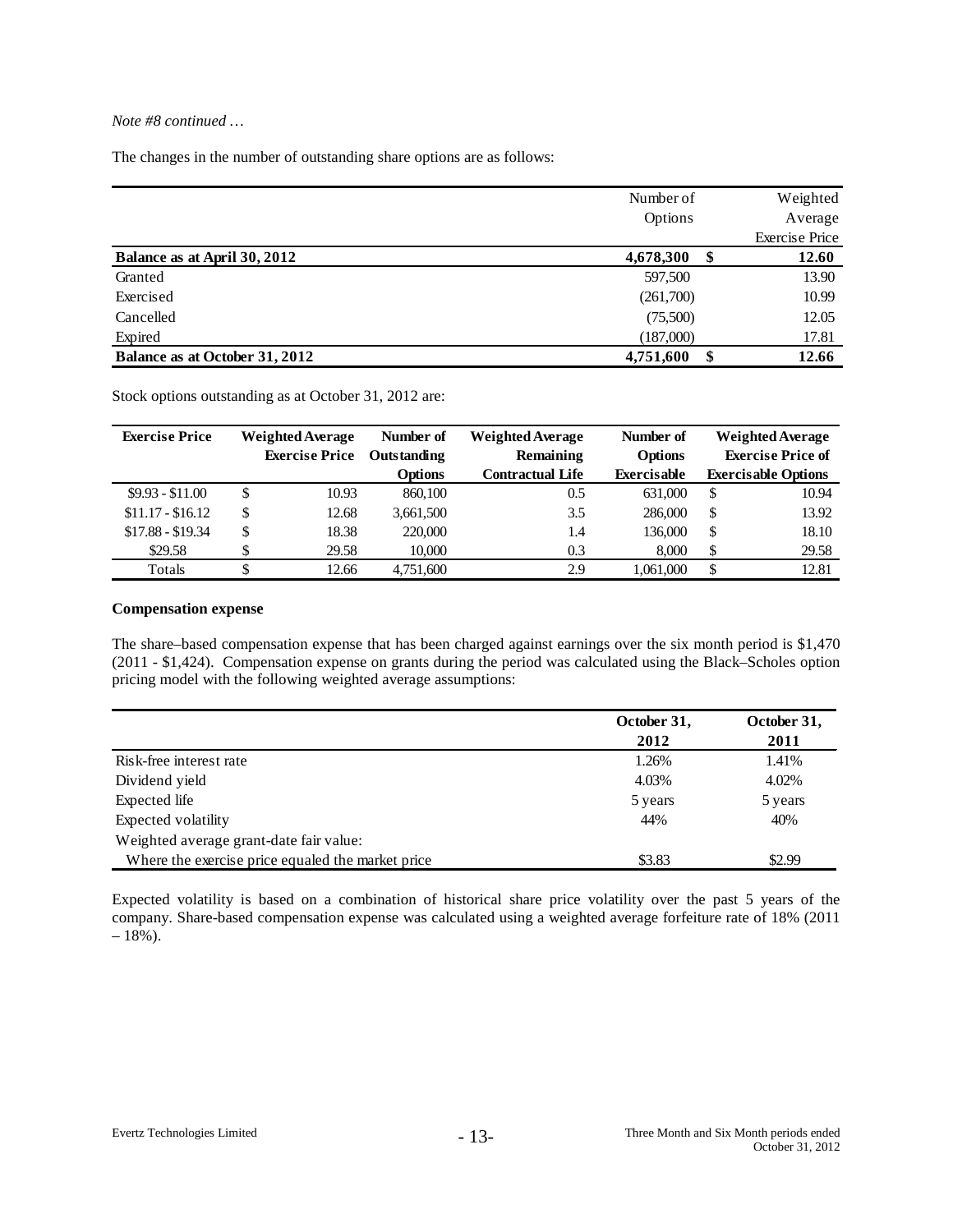### **9. SEGMENTED INFORMATION**

The Company reviewed its operations and determined that it operates a single reportable segment, the television broadcast equipment market. The single reportable operating segment derives its revenues from the sale of hardware and software solutions including related services, training and commissioning.

|                      | Three month period ended<br>October 31, |        |  |        |   | Six month period ended<br>October 31, |    |         |  |
|----------------------|-----------------------------------------|--------|--|--------|---|---------------------------------------|----|---------|--|
| Revenue              |                                         | 2012   |  | 2011   |   | 2012                                  |    | 2011    |  |
| <b>United States</b> | \$                                      | 37,872 |  | 26.031 | S | 89.787                                | \$ | 62,224  |  |
| International        |                                         | 36.426 |  | 34,576 |   | 72.997                                |    | 64,373  |  |
| Canada               |                                         | 8,860  |  | 9.880  |   | 16.335                                |    | 19,018  |  |
|                      |                                         | 83.158 |  | 70.487 |   | 179.119                               | ۰D | 145,615 |  |

|                      |                     |        |  | <b>October 31, 2012</b>  |   | <b>April 30, 2012</b>    |  |         |    |                          |   |                          |  |
|----------------------|---------------------|--------|--|--------------------------|---|--------------------------|--|---------|----|--------------------------|---|--------------------------|--|
|                      | Capital<br>Goodwill |        |  |                          |   | <b>Intellectual</b>      |  | Capital |    | Goodwill                 |   | <b>Intellectual</b>      |  |
|                      |                     | Assets |  |                          |   | <b>Property</b>          |  | Assets  |    |                          |   | <b>Property</b>          |  |
| <b>United States</b> |                     | 10.459 |  | $\overline{\phantom{a}}$ |   | $\overline{\phantom{a}}$ |  | 11.956  | \$ | $\overline{\phantom{0}}$ | S | $\overline{\phantom{a}}$ |  |
| International        |                     | 9.878  |  | 17.518                   |   | 755                      |  | 10.200  |    | 17.507                   |   | 1.005                    |  |
| Canada               |                     | 21.491 |  | -                        |   |                          |  | 19.034  |    |                          |   |                          |  |
|                      |                     | 41.828 |  | 17.518                   | J | 755                      |  | 41.190  | J  | 17.507                   | J | 1.005                    |  |

### **10. RELATED PARTY TRANSACTIONS**

Balances and transactions between the Company and its subsidiaries, which are related parties of the Company, have been eliminated on consolidation and are not disclosed in this note. Details of transactions between the Company and other related parties are disclosed below.

#### *Related Party Transactions*

Two shareholders each indirectly hold a 10% interest in the Company's leased premises in Ontario. This lease expires in 2019 with a total of \$5,388 committed over the remaining term. During the six and three month period, rent paid for the leased principal premises amounted to \$410 (2011 – \$399) and \$205 (2011 - \$200) respectively with no outstanding amounts due as at October 31, 2012.

The Company also leases property where two shareholders indirectly own 100% interest. This lease expires in 2016 with a total of \$985 committed over the remaining term. During the six and three month period, rent paid was \$123 (2011 – \$121) and \$62 (2011 - \$60) respectively with no outstanding amounts due as at October 31, 2012.

On December 1, 2008 the Company entered into an agreement with two shareholders who each indirectly hold a 20% interest in the Company's leased premises in Ontario. This lease expires in 2018 with a total of \$4,844 committed over the remaining term. During the six and three month period, rent paid for the leased principal premises amounted to \$360 (2011 - \$360) and \$180 (2011 - \$180) respectively with no outstanding amounts due as at October 31, 2012.

On December 15, 2008 the Company entered into a lease agreement with a director who indirectly owns 100% interest. The lease expires in 2013 with a total of \$158 committed over the remaining term. During the six and three month period, rent paid was \$68 (2011 - \$65) and \$34 (2011 - \$33) respectively with no outstanding amounts due as at October 31, 2012.

On May 1, 2009 the Company entered into an agreement with two shareholders who each indirectly hold a 35% interest. This lease expires in 2019 with a total of \$2,980 committed over the remaining term. During the six and three month period, rent paid was \$209 (2011 - \$209) and \$104 (2011 - \$104) respectively with no outstanding amounts due as at October 31, 2012.